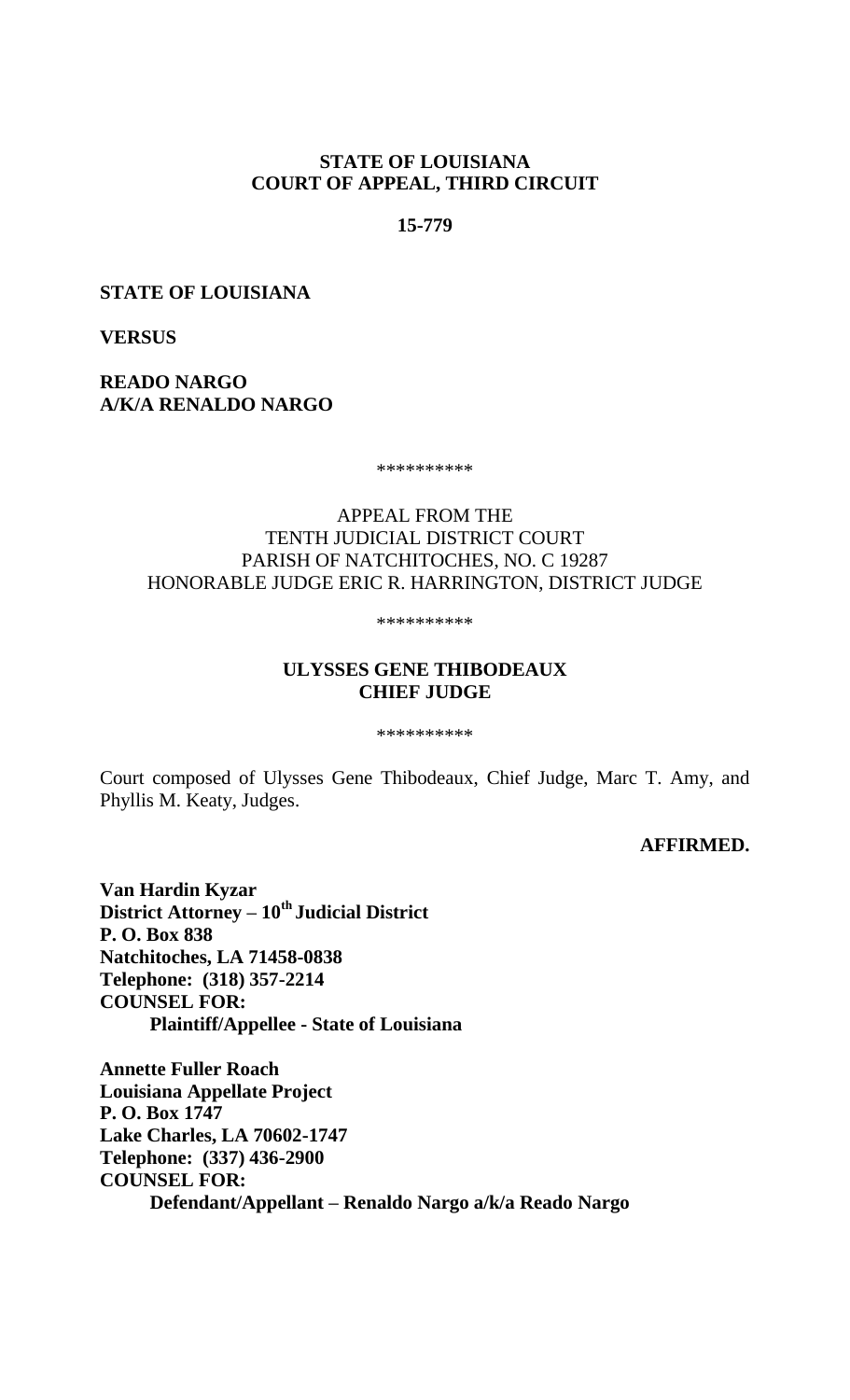**Reado Nargo a/k/a Renaldo Nargo Wolf #4 Louisiana State Prison Angola, LA 70712 Defendant/Appellant**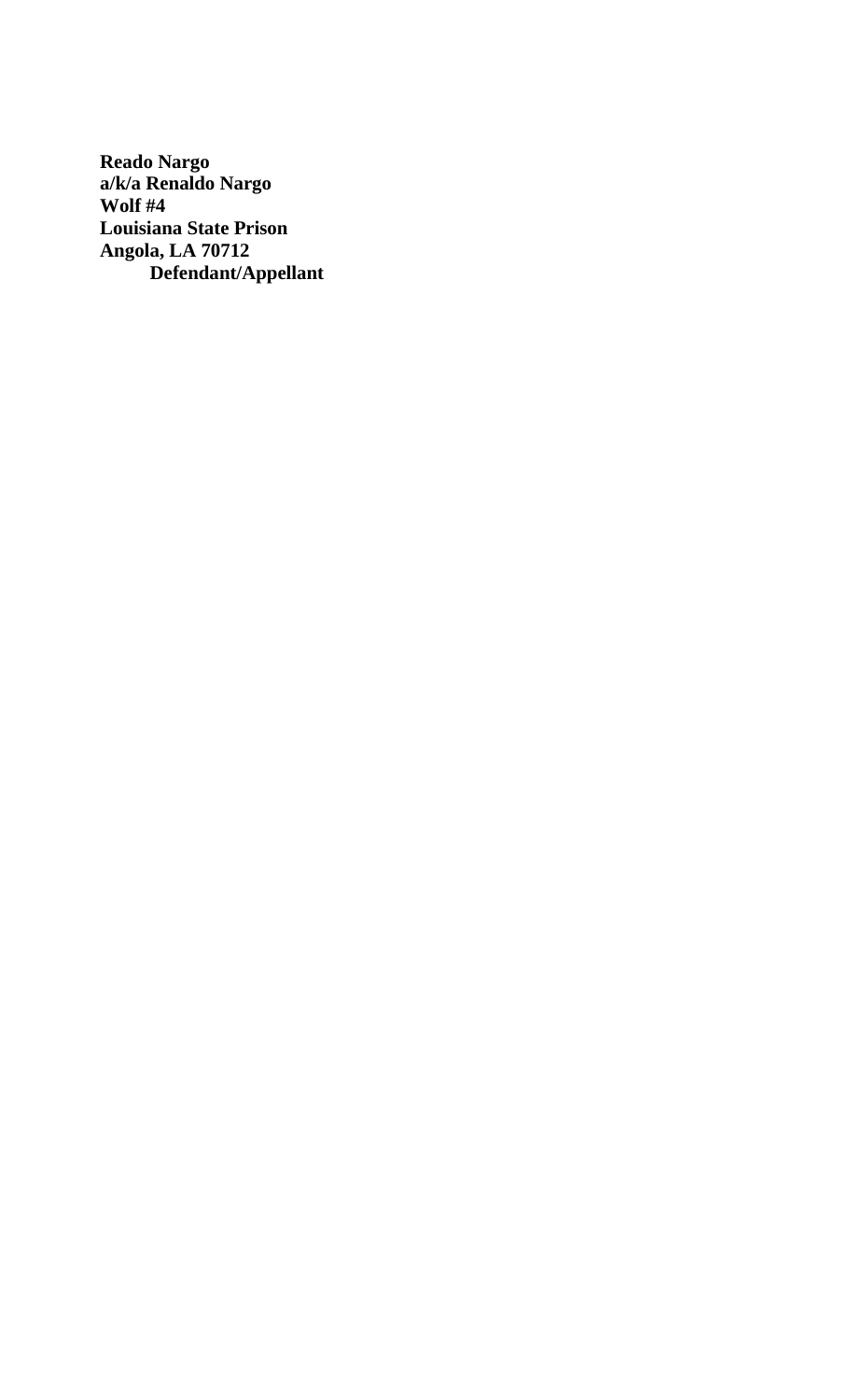## **THIBODEAUX, Chief Judge.**

Defendant Reado Nargo was charged by grand jury indictment with the second degree murders of Johnny L. Brimzy (John Brimzy) and Stanley J. Brimzy in violation of La.R.S. 14:30.1. Nargo pled not guilty to both counts. After a trial by jury, he was found guilty of the second degree murder of John Brimzy and guilty of the responsive verdict of manslaughter for the killing of Stanley Brimzy. Nargo was sentenced to life imprisonment at hard labor without the benefit of probation, parole, or suspension of sentence for the murder of John Brimzy, and forty years at hard labor for the manslaughter of Stanley Brimzy, to run consecutively. His Motion to Reconsider Sentence was denied.

Nargo now appeals his convictions, arguing that the trial court erred when it determined the recorded and non-recorded statements allegedly made by Nargo were freely and voluntarily made, and thus admissible; that evidence was improperly published to the jury prior to their authentication, identification, or admission into evidence, therefore making it unavailable for appellate review; that trial counsel rendered ineffective assistance of counsel by failing to object to the publishing of this evidence; and that the trial court erred in failing to assure that discussions and arguments of counsel made during sidebar proceedings were recorded and preserved for appellate review.

After the record was lodged in this court, appellate counsel filed two motions to supplement the appellate record, which were granted. In the first motion to supplement, appellate counsel requested that this court order the court reporter to prepare a transcript of three bench conferences, and in the second, a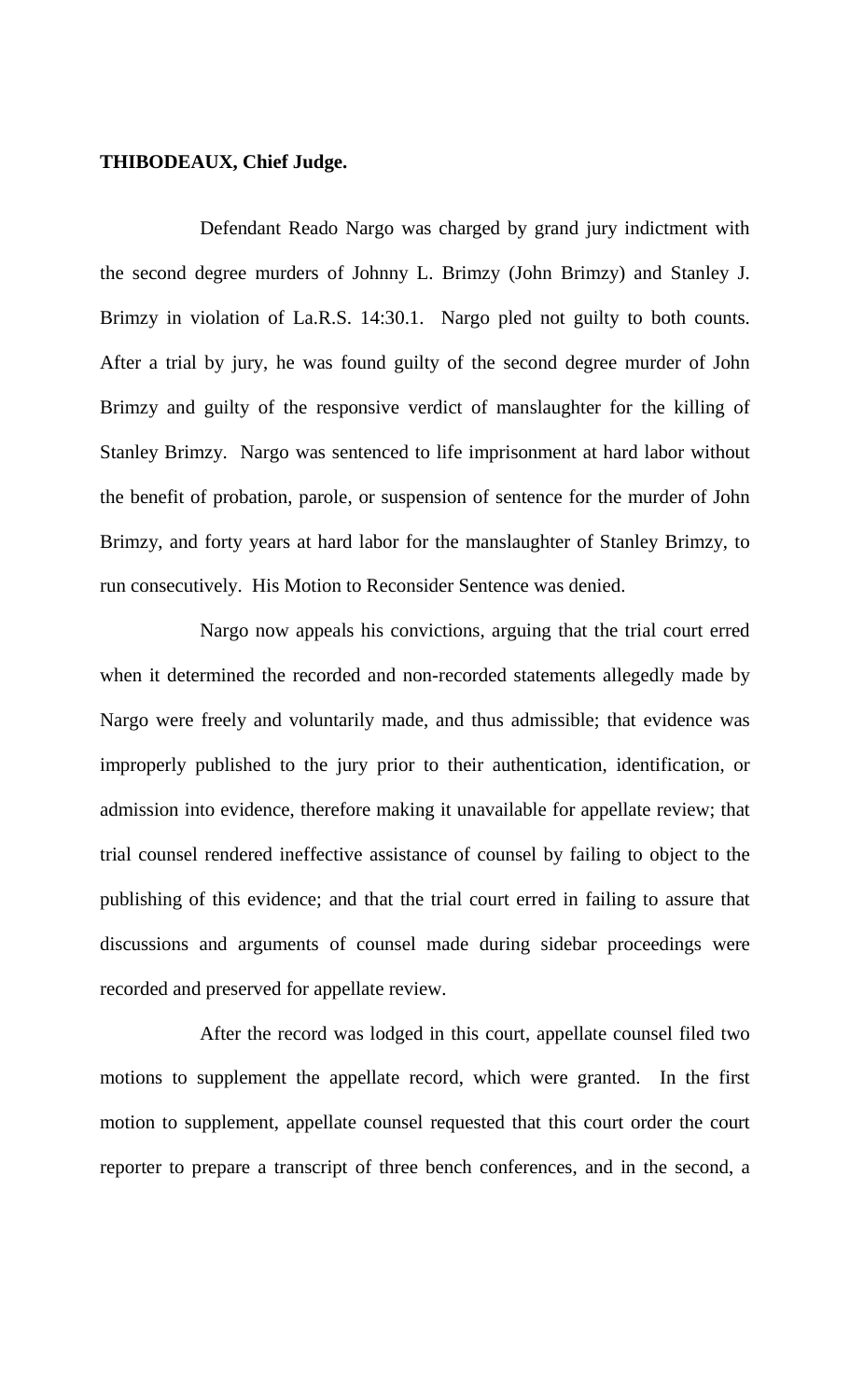transcription of statements made by Nargo and played for the jury that was not admitted into evidence. For the following reasons, we affirm.

#### I.

## **ISSUES**

We must determine:

- (1) whether the trial court erred in concluding that Nargo knowingly, intelligently, and voluntarily gave the recorded and non-recorded statements after waiving his rights;
- (2) whether the trial court erred in considering recordings which had not been admitted into evidence at the admissibility hearing in reaching its decision that the statements made by Nargo were admissible at trial;
- (3) whether the trial court erred in publishing the recorded statements to the jury prior to their authentication or admission into evidence;
- (4) whether trial counsel's performance fell below that guaranteed by the Sixth Amendment; and
- (5) whether the trial court erred in failing to assure sidebar discussions were recorded and preserved, resulting in the denial of Nargo's constitutional right on appeal.

## II.

## **FACTS AND PROCEDURAL HISTORY**

In the early morning of January 26, 2012, Detective Michael Wilson received a call about a shooting in Campti, Louisiana. Upon arrival at the scene, Detective Wilson found the body of Stanley Brimzy in the road in front of Claudine Caldwell's trailer home (Nargo's girlfriend). The body of a second victim, John Brimzy, was found later that morning approximately 100 yards away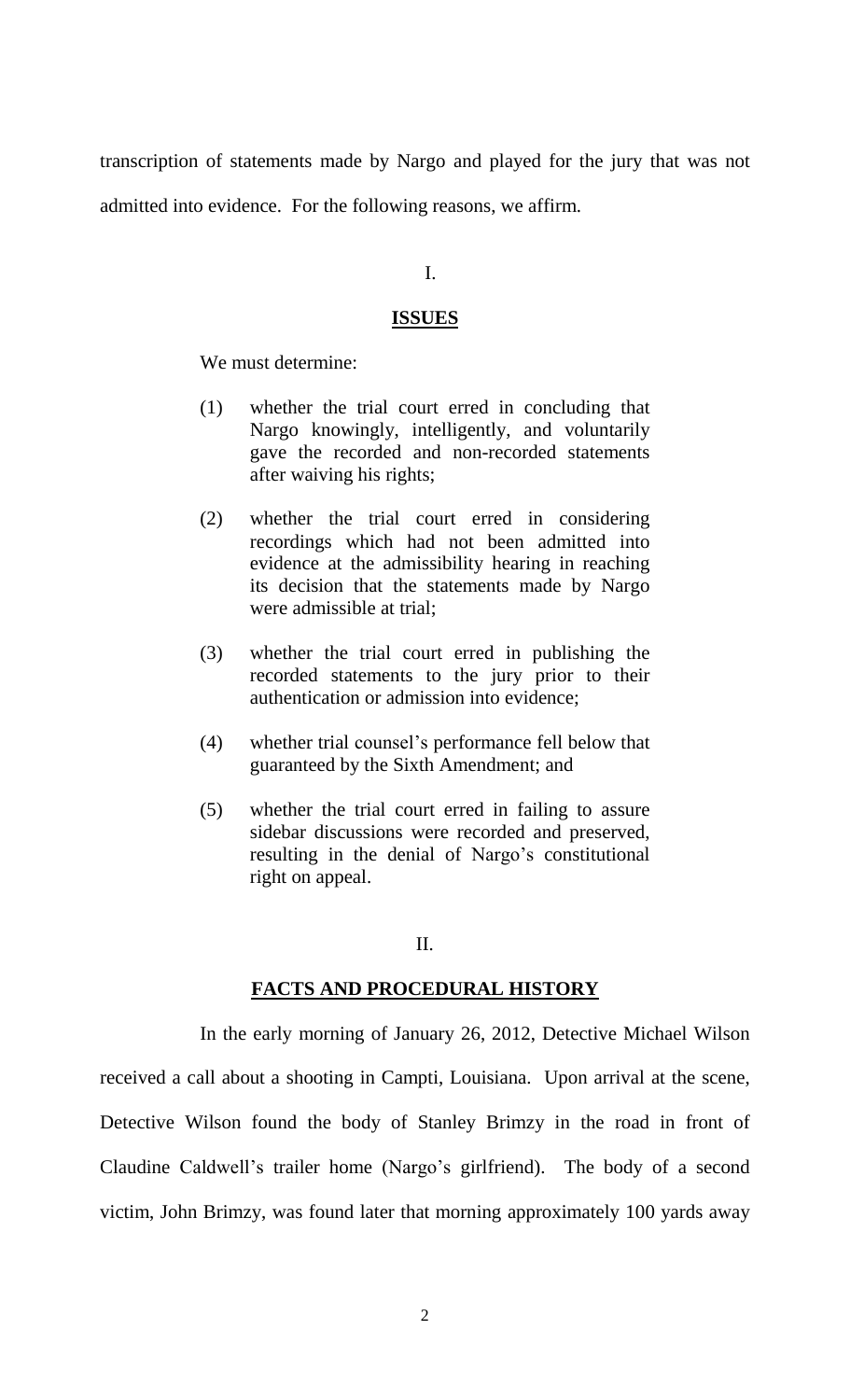from the trailer home. It was established that Stanley Brimzy was killed by a single gunshot to the head, and that John Brimzy suffered three gunshot wounds to the head.

Caldwell testified that she was at work when she received a call from Nargo about a break-in at her home. Caldwell returned home, and Nargo informed her that his AK-47 firearm had been stolen, and that he believed Stanley and John Brimzy were responsible. Soon thereafter, Stanley and John Brimzy approached Caldwell's trailer home in a truck. Caldwell testified that she heard Nargo ask Nathan Davis, who was also present at the scene, where "the heat" (pistol) was. Davis testified that he gave Nargo a pistol. Sylvester Millage, also present at the scene, testified that he also saw Nargo in possession of the pistol given to him by Davis. Caldwell, Davis, and Millage each testified that they witnessed Nargo approach Stanley while holding the pistol. Moments later, Caldwell heard a gunshot, and saw John Brimzy flee from the truck. Sylvester testified that he saw Nargo running behind John Brimzy and shooting at him. John Brimzy was later found dead across the nearby railroad tracks. After the killings, Nargo was brought in for questioning by Detective Wilson, at which time he admitted to killing both victims. During questioning, recorded and non-recorded statements were given.

## III.

#### **LAW AND DISCUSSION**

#### **Failure to Admit the Recordings into Evidence**

Nargo first contends that the trial court erred in considering recordings which had not been admitted into evidence at the admissibility hearing in reaching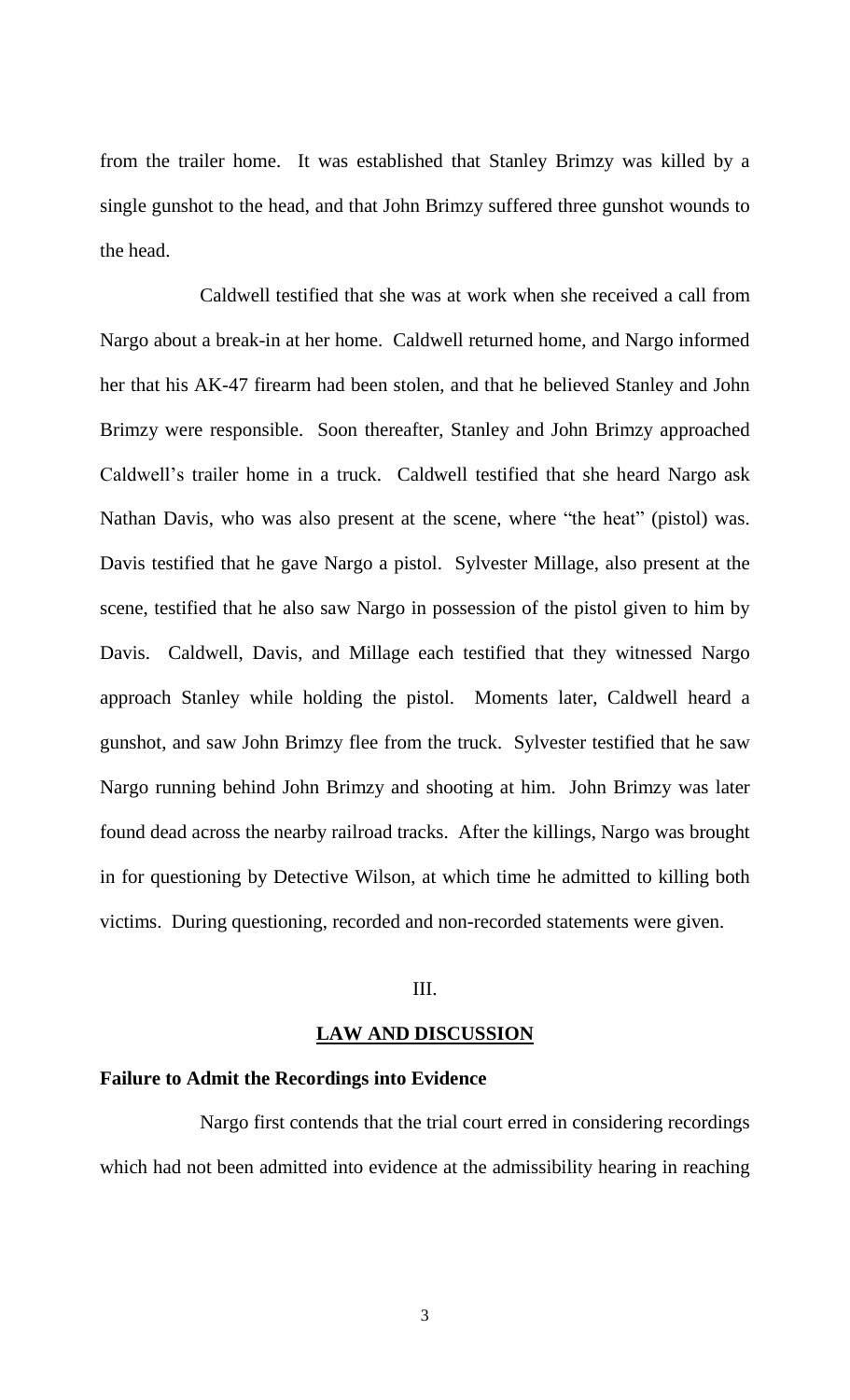its decision that the statements made by Nargo were voluntary and, therefore, admissible at trial. We disagree.

In *State v. Lloyd*, 48,914 (La.App. 2 Cir. 1/14/15), 161 So.3d 879, *writ denied*, 15-307 (La. 11/30/15), 184 So.3d 33, the second circuit found that it could consider on appeal audio recordings that were played for the jury but not admitted into evidence. The defendant argued that while the recordings were played in court, they should not have been considered by the trial court. *Id*. The *Lloyd* court offers us guidance, and states the following:

> At trial, the prosecution played recordings of Mrs. Lloyd's call to the police and the defendant's interview with Detective Strickland on the night the offense occurred. Defendant's counsel did not object to the use of the recordings at trial. With regard to the defendant's statement to Detective Strickland, the record is clear that defense counsel wanted the recording played in open court so the trial court could hear it. However, the prosecution failed to formally introduce the recordings into evidence after they were played in the trial court and they were not included in the record on appeal. In this court defense counsel filed a motion to supplement the record, noting the absence of the recordings in the record.

*Id.* at 892. The second circuit found that since the recordings were played in open court without objection by the defendant, the recordings were tacitly admitted and the trial court did not err in considering them. *Lloyd*, 161 So.3d 879. *See State v. Rodriguez*, 554 So.2d 269 (La.App. 3 Cir. 1989), *writ granted in part and remanded*, 558 So.2d 595 (La.1990).<sup>1</sup>

During the State's questioning of Detective Wilson, a hearing was held outside of the jury's presence regarding the admissibility of inculpatory statements made by Nargo. After hearing testimony and argument, the trial court

 $\overline{a}$ 

 ${}^{1}$ A state trooper testified about the contents of her report, which was not admitted into evidence. The defendant failed to object at trial, and the appellate court found that any right to attack the conviction based on the alleged error had been waived.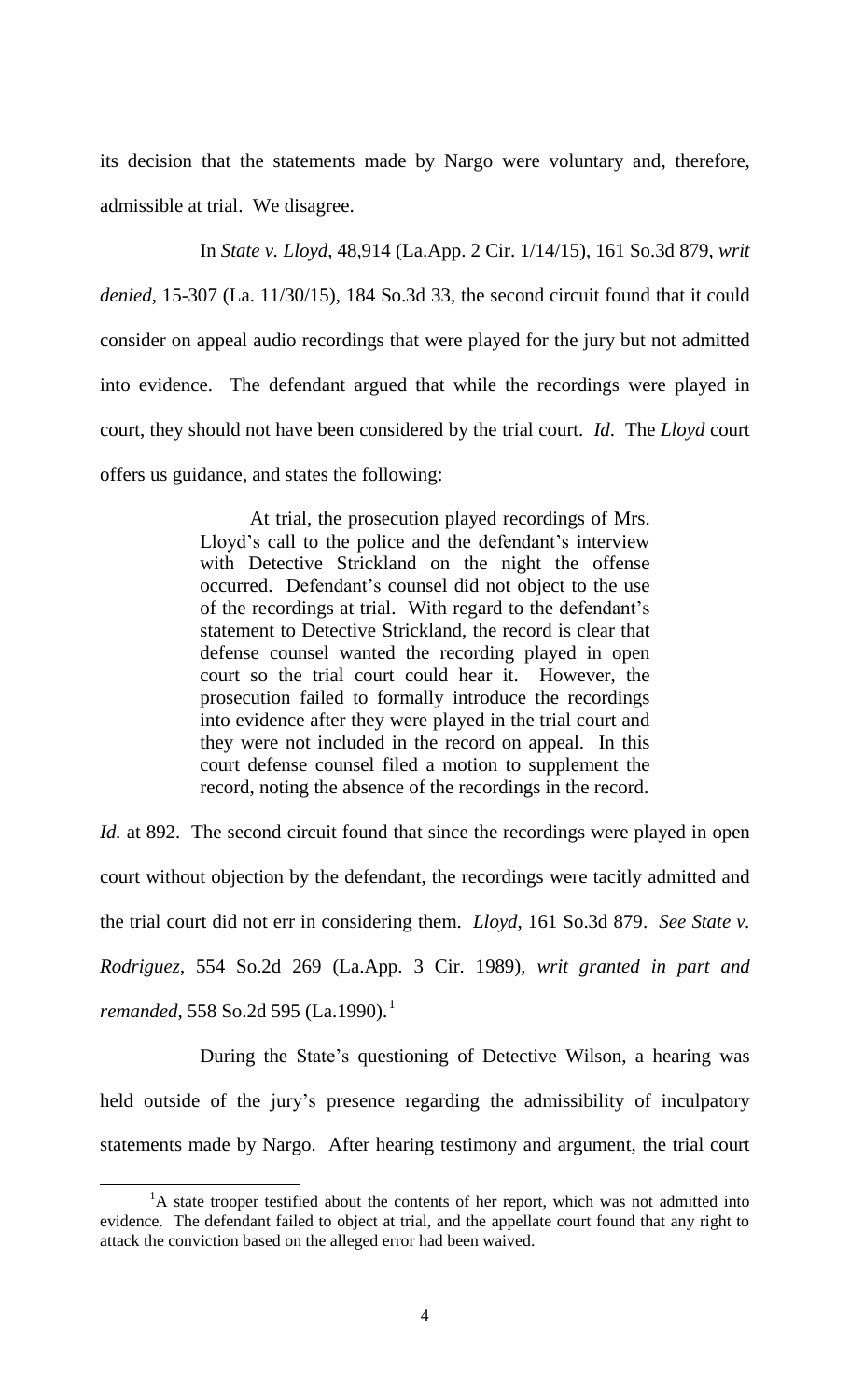found that Nargo's statements were freely and voluntarily given after being fully advised of his *Miranda* rights. *Miranda v. Arizona*, 384 U.S. 436, 86 S.Ct. 1602 (1966). Subsequently, the State played the recording of Nargo's statements to the jury, but did not seek to admit the recording into evidence. As previously stated, no objection was made by the defense regarding this omission. Consequently, Nargo's statements were properly considered by the trial court in ruling on the voluntariness of those statements.

#### *Preservation for Appellate Review*

Nargo further argues that because the recordings were not properly admitted into evidence, they are unavailable for review by either appellate counsel or the appellate court, thus denying him full appellate review.

While this court has previously held in *State in the Interest of J.C.R.*, 14-1146 (La.App. 3 Cir. 3/4/15), 157 So.3d 1284, that exhibits played during an adjudication hearing but not admitted into evidence were not preserved for appellate review, the present appeal is distinguishable. In *J.C.R.*, the trial record would have been incomplete without the audio exhibits played during the adjudication hearing. Here, because transcripts of the statements are available, the record is complete with no indication of prejudice. Moreover, Nargo's trial counsel used the transcript at length in his cross-examination of Detective Wilson, and it was the *defense* that filed the motion to supplement the record such that the transcript is now part of the record on appeal. Accordingly, and in following *Lloyd*, the record is complete, as the statements were tacitly admitted into evidence.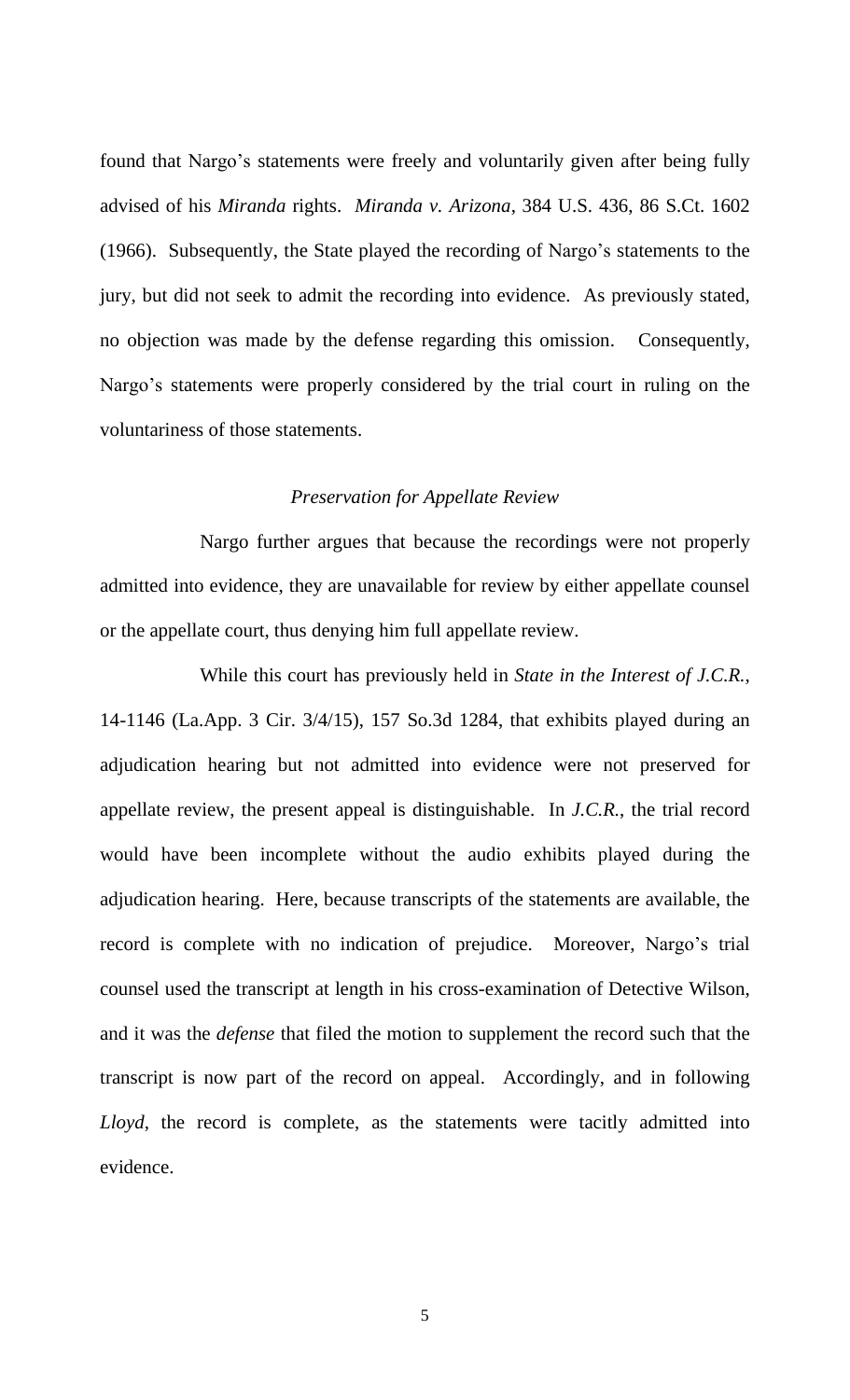## *Publication of the Statements to the Jury*

Nargo next asserts that it was improper for the jury to consider his statements since they were not properly authenticated and formally introduced into evidence. He contends that even though Detective Wilson testified that he had listened to the recordings, he never identified the voice on the recordings or acknowledged that they were recordings he had made. Because we have concluded that Nargo's recorded statements were tacitly admitted into evidence, we shall consider only the issue of authenticity.

While defense counsel objected to the admissibility of the substance of Nargo's statements based on their alleged involuntariness, which will be later discussed, there was no contemporaneous objection based on lack of authenticity. Defense counsel also did not object to the failure to formally admit the recording into evidence. When the statements were referenced later in Detective Wilson's testimony, defense counsel asked how the statements were marked in evidence. When the State informed defense counsel that the statements were not marked, but were part of the transcript, defense counsel failed to object.

Further, we find there was sufficient evidence elicited during the testimony of Detective Wilson to authenticate the statements. In particular, certain time stamps on the recordings were referenced at the admissibility hearing. Additionally, defense counsel was provided the audio recording during the discovery process and well in advance of trial. When the recording was played for the jury, the State asked Detective Wilson if the tape was the initial recording of the conversation he had with Nargo. Detective Wilson confirmed that it was.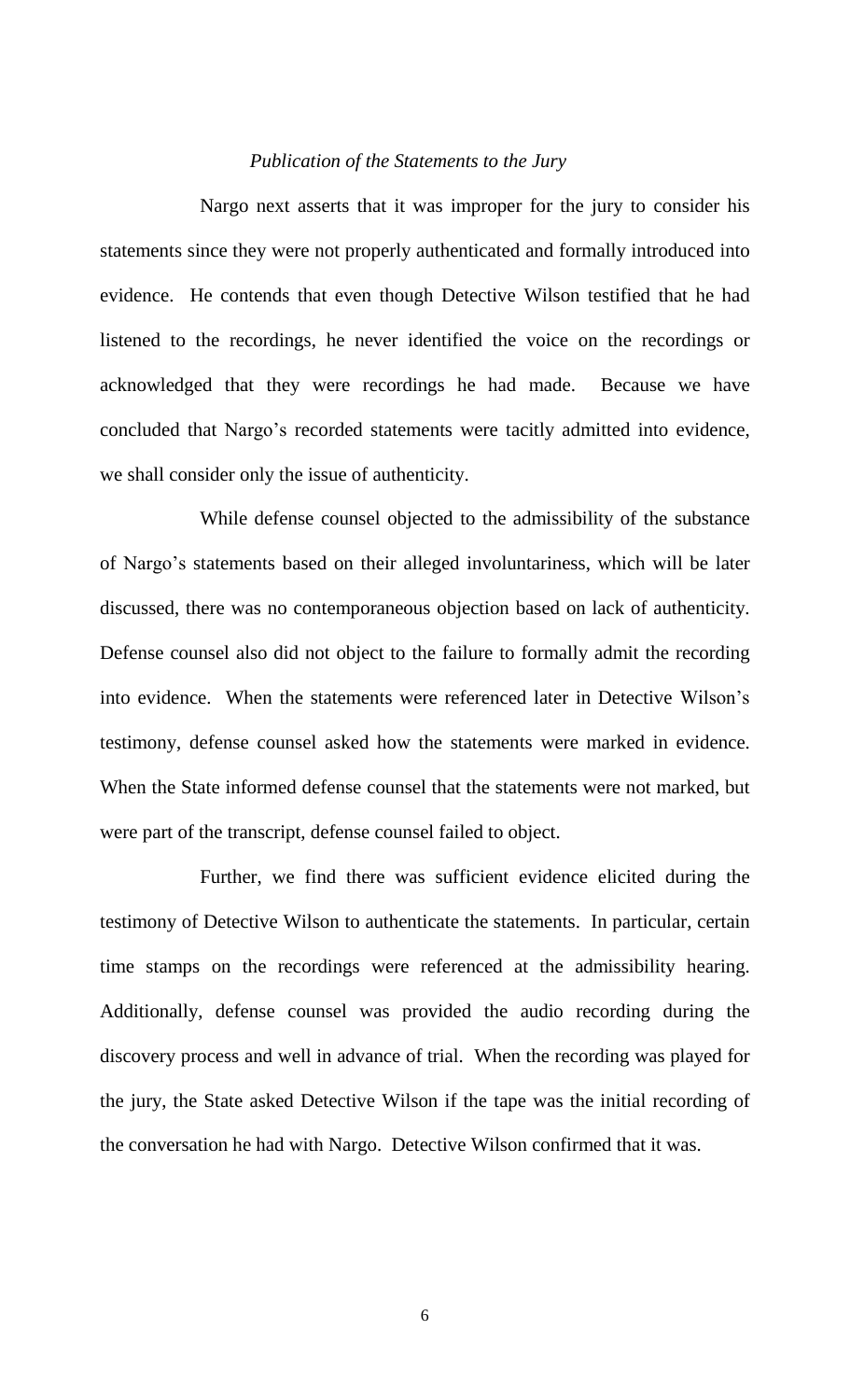Accordingly, we find the trial court properly considered recordings which had not been formally admitted into evidence, the recorded statements were properly preserved for appellate review, and were properly published to the jury.

## **Ineffective Assistance of Counsel**

Because defense counsel did not contemporaneously object to the authenticity of the recorded statements when published to the jury, Nargo is precluded from raising these alleged errors on appeal unless it can be determined that defense counsel was ineffective for failing to object. Nargo now alleges ineffective assistance of counsel.

"The standard of review on a claim of ineffective assistance of counsel is a deficiency in counsel's performance giving rise to a reasonable probability that, but for counsel's unprofessional errors, the result of the proceeding would have been different." *State v. Teeter*, 504 So.2d 1036, 1040 (La.App. 1 Cir. 1987) (citing *Strickland v. Washington*, 466 U.S. 668, 104 S.Ct. 2052 (1984)).

> A criminal defendant is guaranteed the effective assistance of counsel. United States Sixth Amendment; La. Const. art. I, § 13; *Strickland v. Washington*, 466 U.S. 668, 104 S.Ct. 2052, 80 L.Ed.2d 674 (1984); *State v. Washington*, 491 So.2d 1337 (La. 1986). To establish a claim for ineffective assistance, a defendant must show that counsel's performance fell below an objective standard of reasonableness under prevailing professional norms; and, that counsel's professional errors resulted in prejudice to the extent that it undermined the functioning of the adversarial process and rendered the verdict suspect. *Strickland v. Washington, supra*; *Lockhart v. Fretwell*, 506 U.S. 364, 113 S.Ct. 838, 122 L.Ed. 2d 180 (1993).

> A claim of ineffectiveness is generally relegated to post-conviction, unless the record permits definitive resolution on appeal. *E.g*., *State v. Prudholm*, 446 So.2d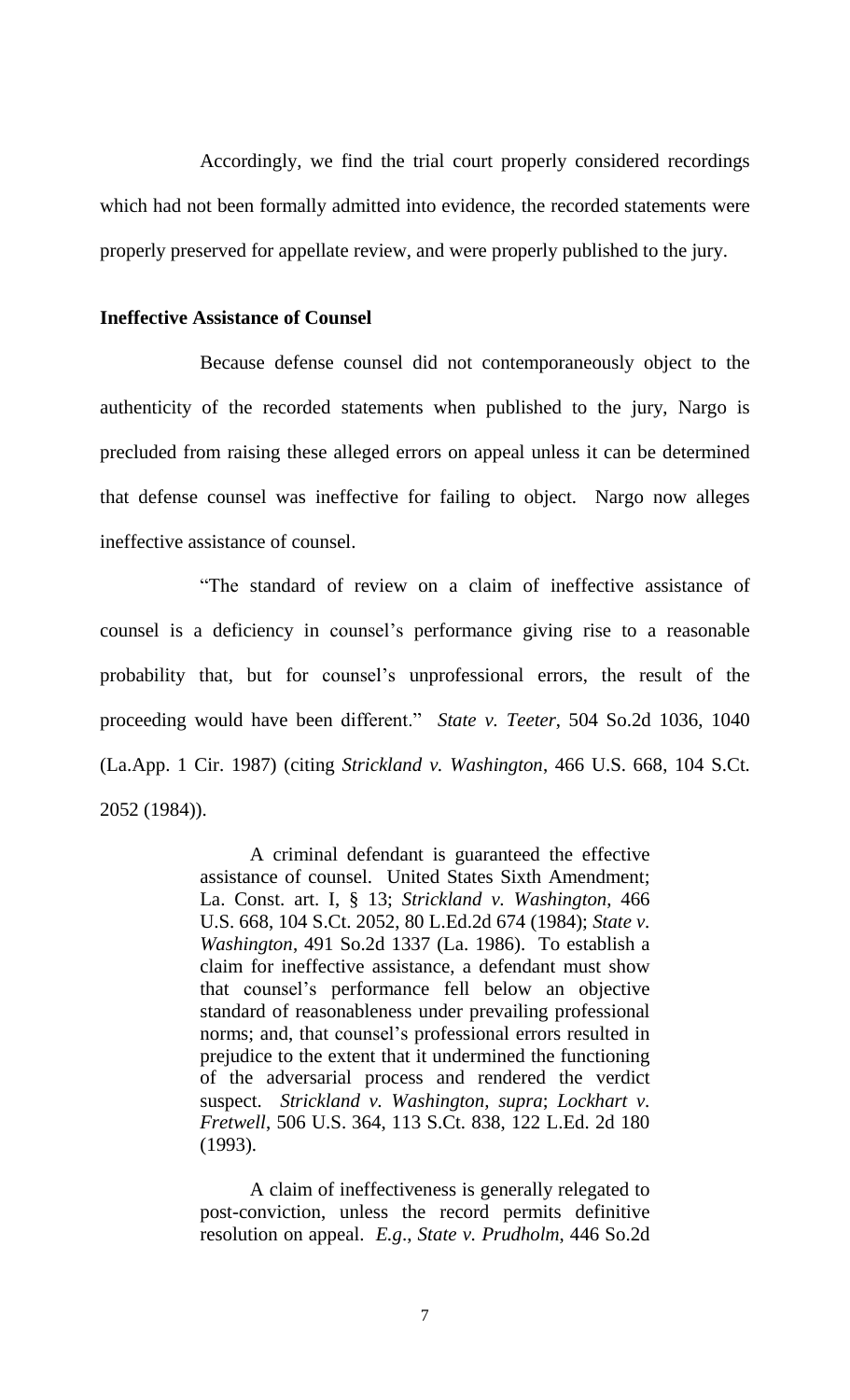729 (La.1984). However, when the record is sufficient for review, this Court will reach the merits of complaints about counsel's performance and grant relief when appropriate. *E.g*., *State v. Hamilton*, 92-2639 (La. 7/1/97), 669 So.2d 29, 32-35.

*State v. Bright*, 98-398, pp. 40-41 (La. 4/11/00), 776 So.2d 1134, 1157, *reversed on other grounds*, 02-2793 (La. 5/25/04), 875 So.2d 37.

Nargo maintains a new trial is warranted because it is impossible to determine what effect, if any, the recordings had on the jury's verdict. Appellate counsel argues that Detective Wilson's testimony regarding Nargo's waiver of his rights was inconsistent. Detective Wilson testified on direct examination that before the second recording he did not re-read *Miranda* rights to Nargo or obtain a second waiver. On cross-examination, however, he testified that he did discuss *Miranda* rights at the beginning of the second recording. Appellate counsel also argues that the first recording clarifies that Nargo's signature on the waiver of rights form should not have been considered a voluntary waiver of his right to remain silent, but rather an acknowledgment that he had been read the waiver section. Thus, without the recordings, the court was provided conflicting testimony.

Because we find appellate counsel fails to sufficiently prove Nargo was prejudiced by defense counsel's alleged errors, it is unnecessary to determine if defense counsel in fact erred in failing to make these objections. We conclude there is no merit to the ineffective assistance of counsel claim.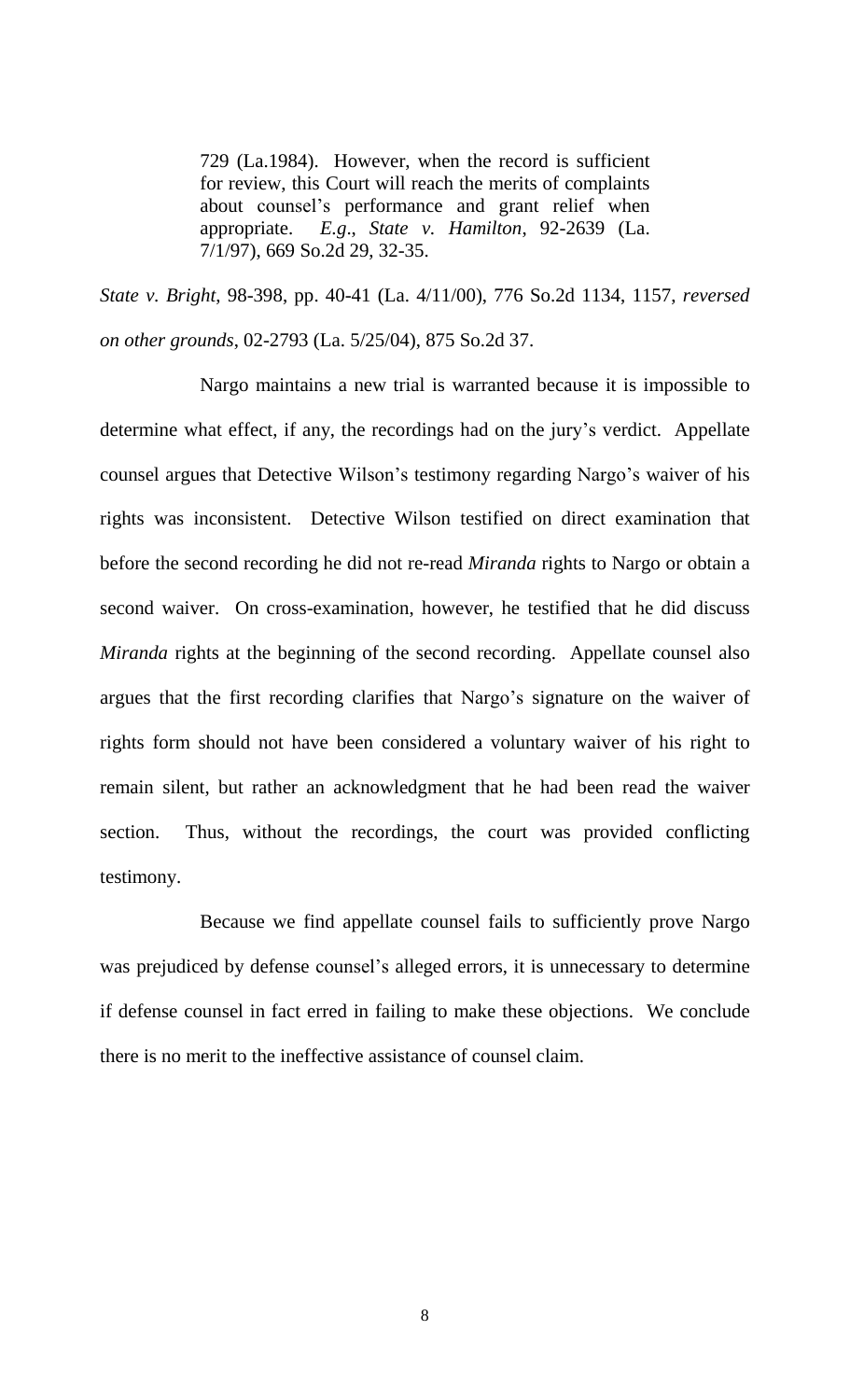## **Voluntariness of the Statements**

Nargo also maintains that the trial court erred in finding that both his recorded and non-recorded statements given to detectives were freely and voluntarily made, and thus were inadmissible.

In *State v. Fisher*, 97-1133, p. 4 (La. 9/9/98), 720 So.2d 1179, 1182,

the supreme court explained:

A trial judge's ruling on a motion to suppress a confession is entitled to deference, but only if it is supported by the evidence. *State v. Carter*, 94-2859, p. 24 (La. 11/27/95); 664 So.2d 367, 385. A reviewing court may consider the evidence presented at trial in addition to the evidence presented at the hearing on the motion to suppress. *State v. Green*, 94-0887, p. 11 (La. 5/22/95); 655 So.2d 272, 280.

Furthermore, in *State v. Blank*, 04-204, p. 10 (La. 4/11/07), 955 So.2d

90, 103, *cert. denied*, 552 U.S. 994, 128 S.Ct. 494 (2007), the supreme court

stated:

A trial court's finding as to the free and voluntary nature of a statement carries great weight and will not be disturbed unless not supported by evidence. *State v. Benoit*, 440 So.2d 129, 131 (La.1983); *State v. English*, 582 So.2d 1358, 1364 (La.App. 2nd Cir. 1991), *writ denied*, 584 So.2d 1172 (La.1991). Credibility determinations lie within the sound discretion of the trial court and its rulings will not be disturbed unless clearly contrary to the evidence. [*State v. Vessell*, 450 So.2d 938, 943 (La. 1984)].

Detective Wilson testified that he brought Nargo in for questioning and advised him of his *Miranda* rights. Nargo thereafter signed a written *Miranda* warning, indicating that he had read and understood his rights. He additionally signed a portion of the form which indicated that he waived his rights. The following exchange occurred: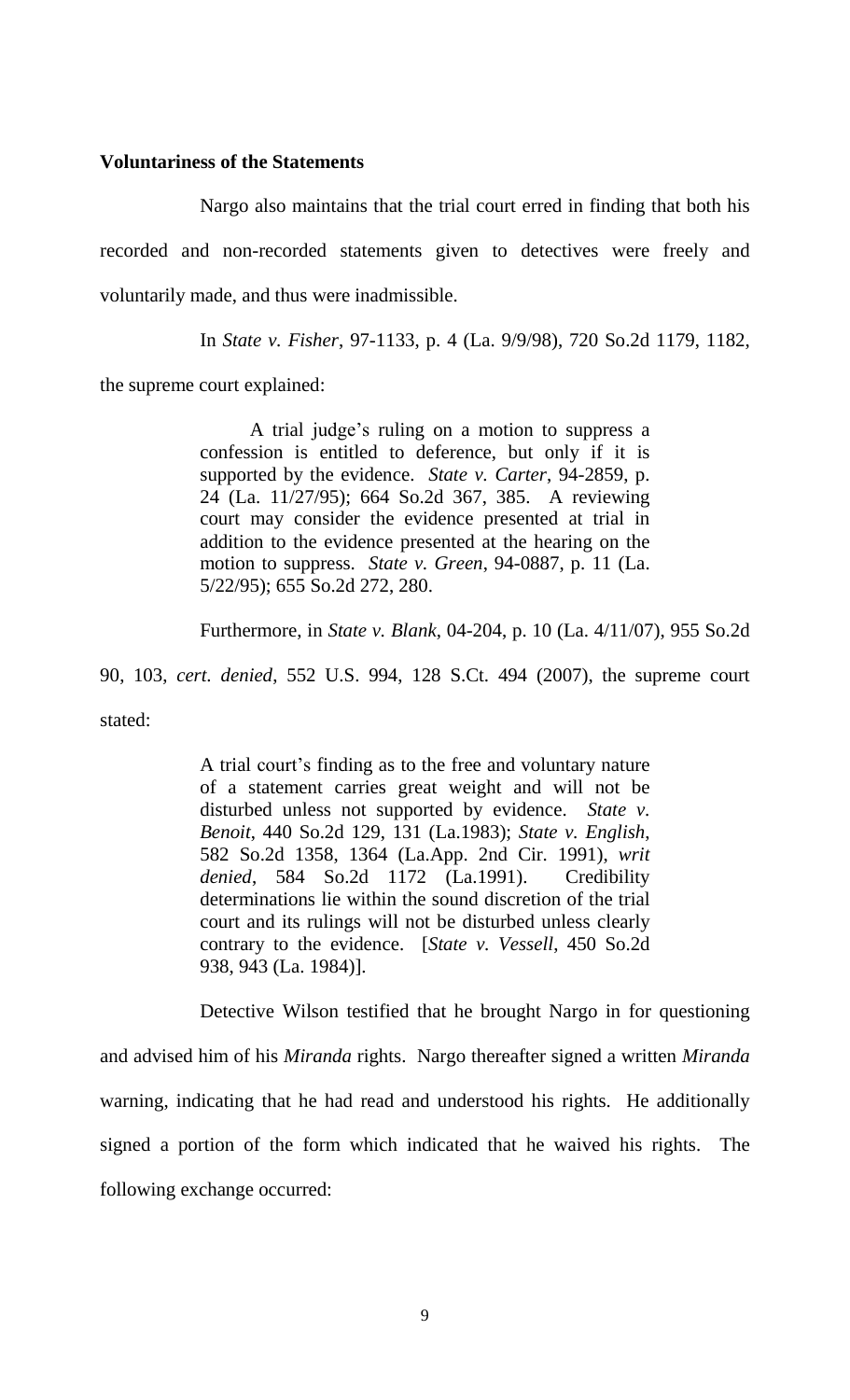DETECTIVE WILSON: Before we ask any questions. You must understand your rights. You have the right to remain silent. Anything you say can be used against you in a court of law. You have the right to talk to a lawyer, and have him present with you before we ask you any questions and to have a lawyer with you during questioning. If you cannot afford a lawyer, one will be appointed for you before questioning, if you wish. If you decide to answer questions now, without a lawyer present, you still have the right to stop (inaudible) at any time. You also have the right to stop (inaudible) at any time (inaudible), okay?

MR. NARGO: (No response recorded).

DETECTIVE WILSON: Are you all right?

MR. NARGO: (Crying).

DETECTIVE WILSON: Okay. I need your signature right here, Mr. Nargo stating I read you these rights, and you understand them. (Inaudible) there by that X. Okay, and go ahead and continue to the bottom of the page which is the Waiver of the Rights. (Inaudible) you've read the statement of your rights, and you understand what your rights are. (Inaudible) make a statement and answer questions. You do not want a lawyer at this time. You understand and know what you are doing. No promises or threats have been made to you. No pressure or coercion of any kind has been used against you. Is that correct?

MR. NARGO: (No response recorded).

DETECTIVE WILSON: Okay…(inaudible) signature now… (inaudible) … sign that. Just confirming that I read you the waiver of your rights.

MR. NARGO: (Inaudible).

DETECTIVE WILSON: Do what now?

MR. NARGO: (Inaudible) people. I ain't answering no questions till my people get here (inaudible), man (inaudible).

DETECTIVE WILSON: Okay, you say, you're not going to answer any questions until your people get there, right?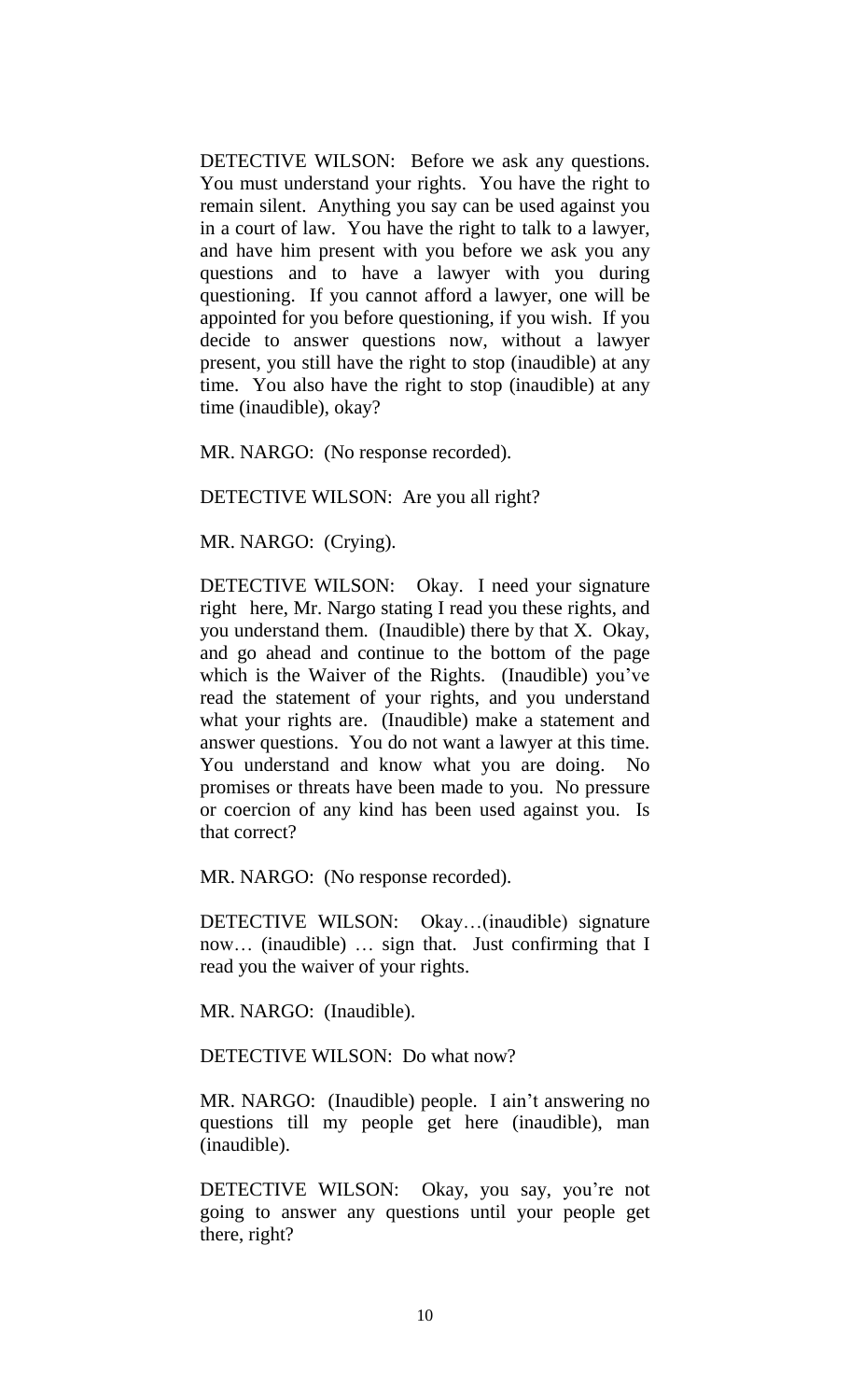MR. NARGO: (Inaudible).

DETECTIVE WILSON: Okay.

MR. NARGO: I need that favor man. (Inaudible). . . please man. Please. . . cause once I do this, I ain't gonna be wanting to sit in here no longer man.

When Nargo requested to speak with his "people," Detective Wilson immediately ceased questioning and allowed him to speak with Caldwell. After approximately ten minutes, Nargo indicated that he wished to continue speaking with Detective Wilson. From this point, Nargo never indicated that he did not wish to talk or that he wanted a lawyer. Detective Wilson testified that he did not threaten or coerce Nargo at any point during questioning, and that Nargo spoke with him freely and voluntarily. On cross-examination at the admissibility hearing, Detective Wilson testified that although Nargo was crying at the time, he signed the rights form freely. He also explained that Nargo was not consistently crying throughout questioning. Although he did not ask Nargo to sign another waiver between the pausing of the first recording and the start of the second recording, Nargo was once again advised of his *Miranda* warnings at the start of the second recording. Approximately one hour passed between the two recordings.

Nargo argues that his initial signing of the *Miranda* form did not equate to a knowing and voluntary waiver of his rights because he was crying at the time and because he refused to speak with police until he was able to speak with his family. This, Nargo argued, indicated that he was exercising his right to remain silent. He, thus, concludes that the inculpatory statements given to Detective Wilson after he exercised his right to remain silent should not have been admitted. Further, Nargo argues that there was no waiver of his right to remain silent until the second recorded statement, and that any statement made before that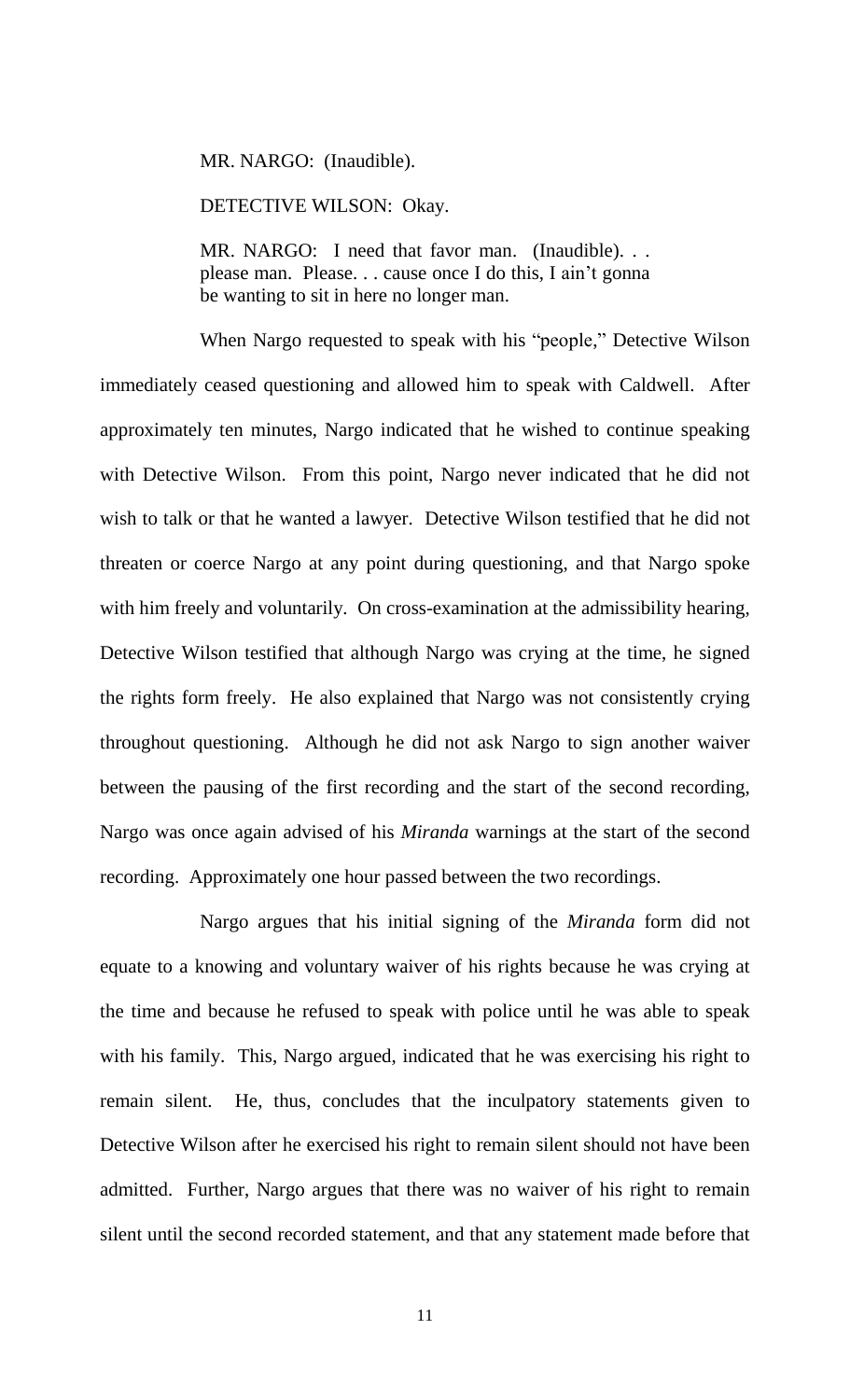one, when he acknowledged he was waiving his right to remain silent, was inadmissible. Appellate counsel maintains that although Nargo signed the waiver form, this was not a waiver of his rights, but instead an acknowledgment that he had received and read the form.

We find, however, that because Nargo signed the *Miranda* form during the first recording and had been advised of his *Miranda* warnings at the start of his second statement, that his statements were freely made. While Nargo makes the argument that he should have been advised of his rights once more prior to the unrecorded oral statement in which he confessed to killing both victims, we find jurisprudence does not require that *Miranda* warnings be repeated each time a suspect is questioned, absent a showing of coercion by police. *See State v. Moseley*, 587 So.2d 46 (La.App. 2 Cir.), *writ denied*, 589 So.2d 1006 (La.1991).

Although Nargo cried during questioning, we find no indication that this emotional distress was so great that it overcame the free and voluntary nature of Nargo's confession. *See State v. Weeks*, 345 So.2d 26 (La.1977) (where the court found that despite defendant's contention that the statements were involuntary because she was upset and stressed, the record amply supported a finding that the defendant was sufficiently in possession of her mental faculties to make the statements voluntary).

We further find that although Nargo requested to speak with "his people," consequently interrupting questioning, this was not necessarily an invocation of his right to remain silent which required another reading of his *Miranda* rights prior to subsequent questioning. However, even if Nargo's request did constitute the invocation of his right to remain silent, this invocation does not permanently bar officers from reinitiating contact/questioning. *See State v.*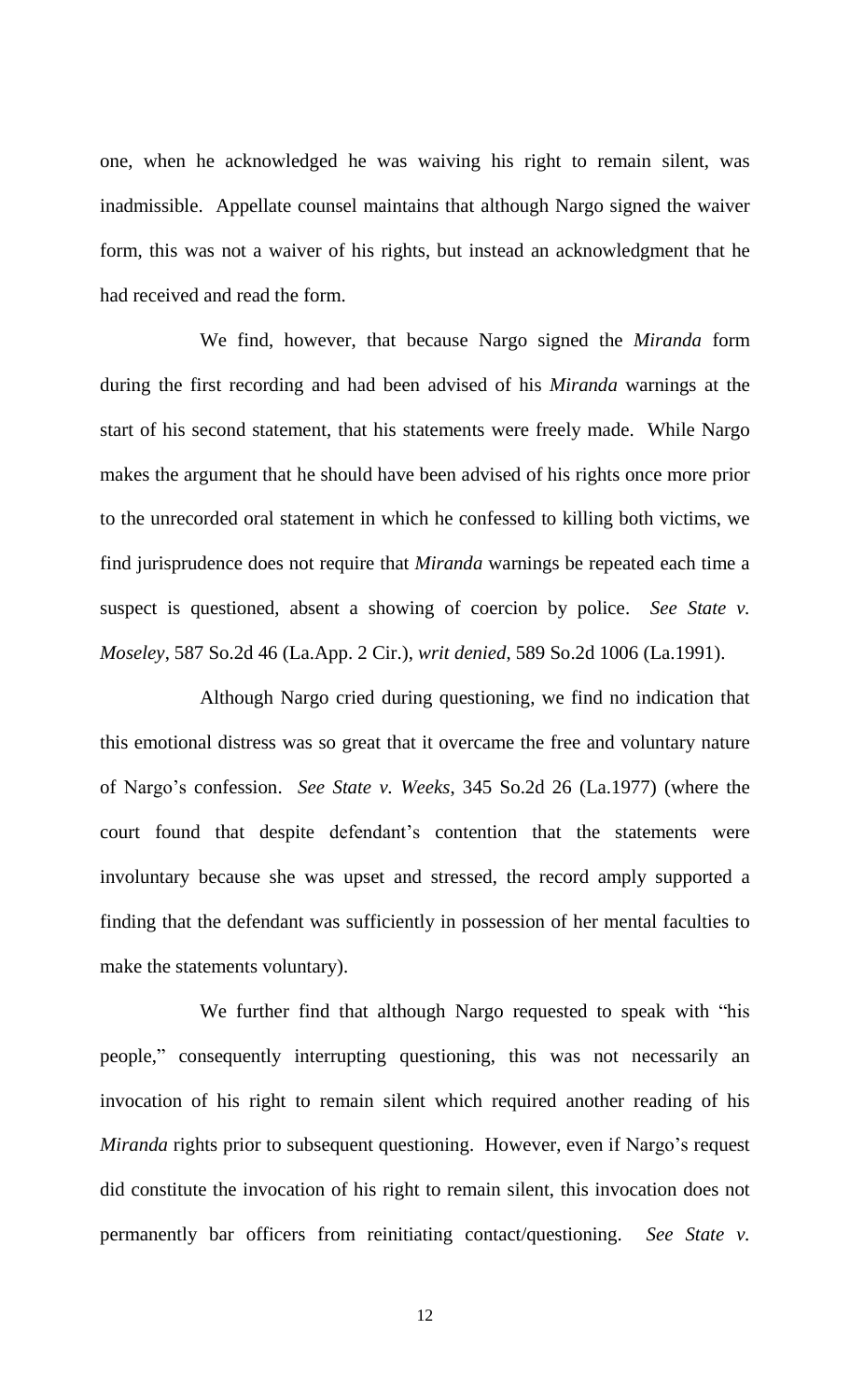*Gaspard*, 96-1279 (La.App. 3 Cir. 2/11/98), 709 So.2d 213, *writ denied*, 98-582 (La. 7/2/98), 724 So.2d 202. The appropriate reinitiation of contact depends on

> who initiates the further questioning, the time delay between the original request and subsequent interrogation, whether *Miranda* warnings were given before each separate interrogation, whether waiver of rights forms were signed, and whether pressures were asserted on the accused by the police between the time he invoked his right and the subsequent interrogation.

*Id.* at 218. In the present case, however, there is no indication that Detective Wilson pressured Nargo to speak with him after he spoke with Caldwell. According to Detective Wilson's testimony, Nargo voluntarily resumed talking to Detective Wilson and offered a confession without prompting. Nargo also reaffirmed that he was advised of his *Miranda* rights at the start of the second recording.

While the transcript reveals Nargo's lack of response when first advised of his *Miranda* rights, we find a lack of response does not necessarily indicate a lack of understanding. *See State v. Pennington*, 12-804 (La.App. 1 Cir. 2/15/13) (unpublished opinion), *writ denied*, 13-838 (La. 11/1/13), 125 So.3d 420. There is no indication in the transcript or in Detective Wilson's testimony that Nargo lacked an understanding of any of his rights. There is additionally no indication that Nargo was under any duress at the time in which he signed the rights form or at any other time during his questioning.

Accordingly, we find the trial court did not err in finding Nargo's statements were freely and voluntarily given.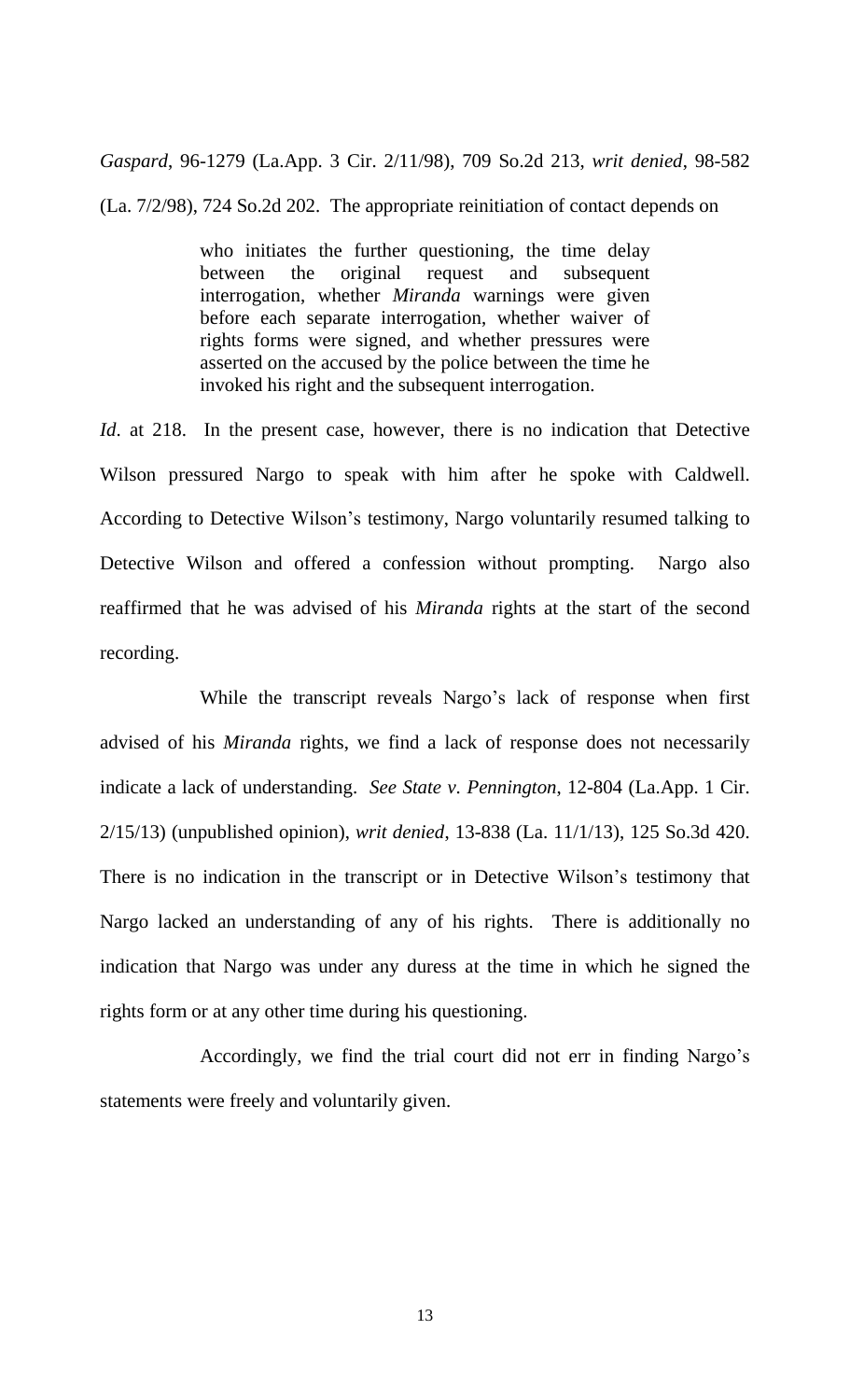#### **Failure to Record Sidebar Conversations**

Nargo finally contends that his constitutional right to a full appeal has been denied by the trial court's failure to assure that discussions and arguments made by trial counsel during sidebar proceedings were recorded and preserved for appellate review. Appellate counsel specifically cites to three unrecorded bench conferences. We find this argument lacks merit.

Louisiana Code of Criminal Procedure Article 843 requires the trial court to "record all of the proceedings, including the examination of prospective jurors, the testimony of witnesses, statements, rulings, orders, and charges by the court, and objections, questions, statements, and arguments of counsel."

In *State v. Pinion*, 06-2346, pp. 7-8 (La. 10/26/07), 968 So.2d 131, 134-35, the supreme court concluded that "the failure to record bench conferences will ordinarily not affect the direct review process when the record suggests that the unrecorded bench conferences had no discernible impact on the proceedings and did not result in any specific prejudice to the defendant." *See State v. Castleberry*, 98-1388 (La. 4/13/99), 758 So.2d 749, *cert. denied*, 528 U.S. 893, 120 S.Ct. 220 (1999). "The Court has instead conducted a case-specific inquiry to determine whether the failure to record the conferences results in actual prejudice to the defendant's appeal." *Pinion*, 968 So.2d at 134.

Nargo first notes that an unrecorded bench conference occurred during opening statements. Later, however, the trial court stated for the record that defense counsel no longer wanted to call attention to the issue, and simply requested a jury instruction that opening and closing statements are not evidence. The State contends this resolution did concern the unrecorded bench conference during opening statements.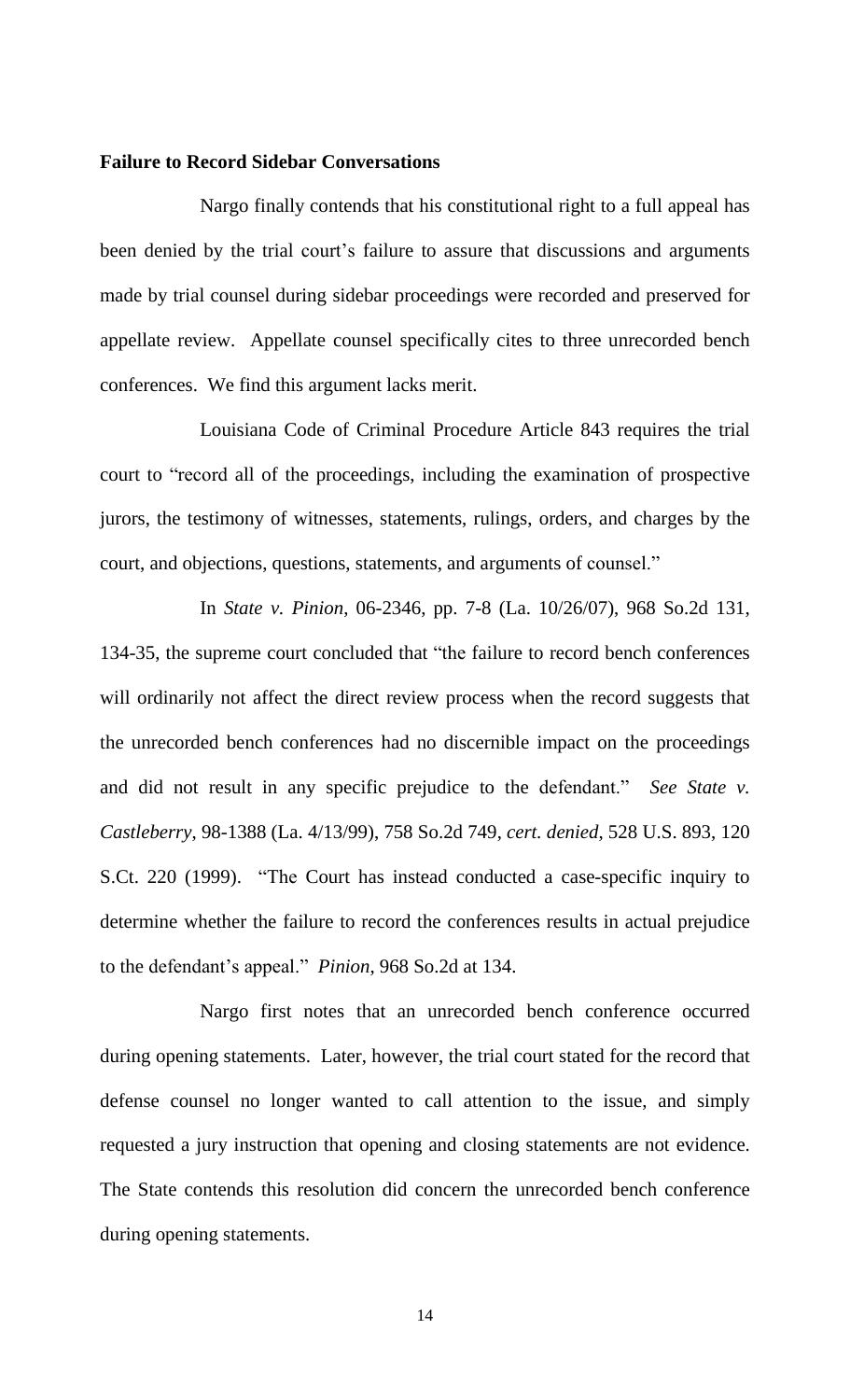The second unrecorded bench conference occurred at the request of defense counsel during the testimony of a witness. Nargo maintains that following the bench conference the court took a recess, excusing the jurors. Following their dismissal, the judge advised the court observers to refrain from showing emotion during the display of evidence. Nargo offers no further comment or argument as to this bench conference.

Finally, the third bench conference occurred during the State's questioning of Caldwell. Nargo notes that when questioning resumed after the bench conference, the prosecution continued to ask Caldwell about what she told police. Caldwell recounted her knowledge of what transpired after Stanley Brimzy was shot. Once more, Nargo offers no further comment or argument as to this bench conference.

Nargo maintains the contents of the non-recorded bench conferences specifically mentioned were necessary for appellate counsel, who was not trial counsel, to properly review the case for potential errors. Nargo fails to demonstrate, however, what discernible impact these bench conferences had on his trial, and, thus, there is not sufficient prejudice to warrant a new trial. This assignment of error lacks merit.

## IV.

#### **ERRORS PATENT**

We have reviewed this matter for errors patent. We find none.